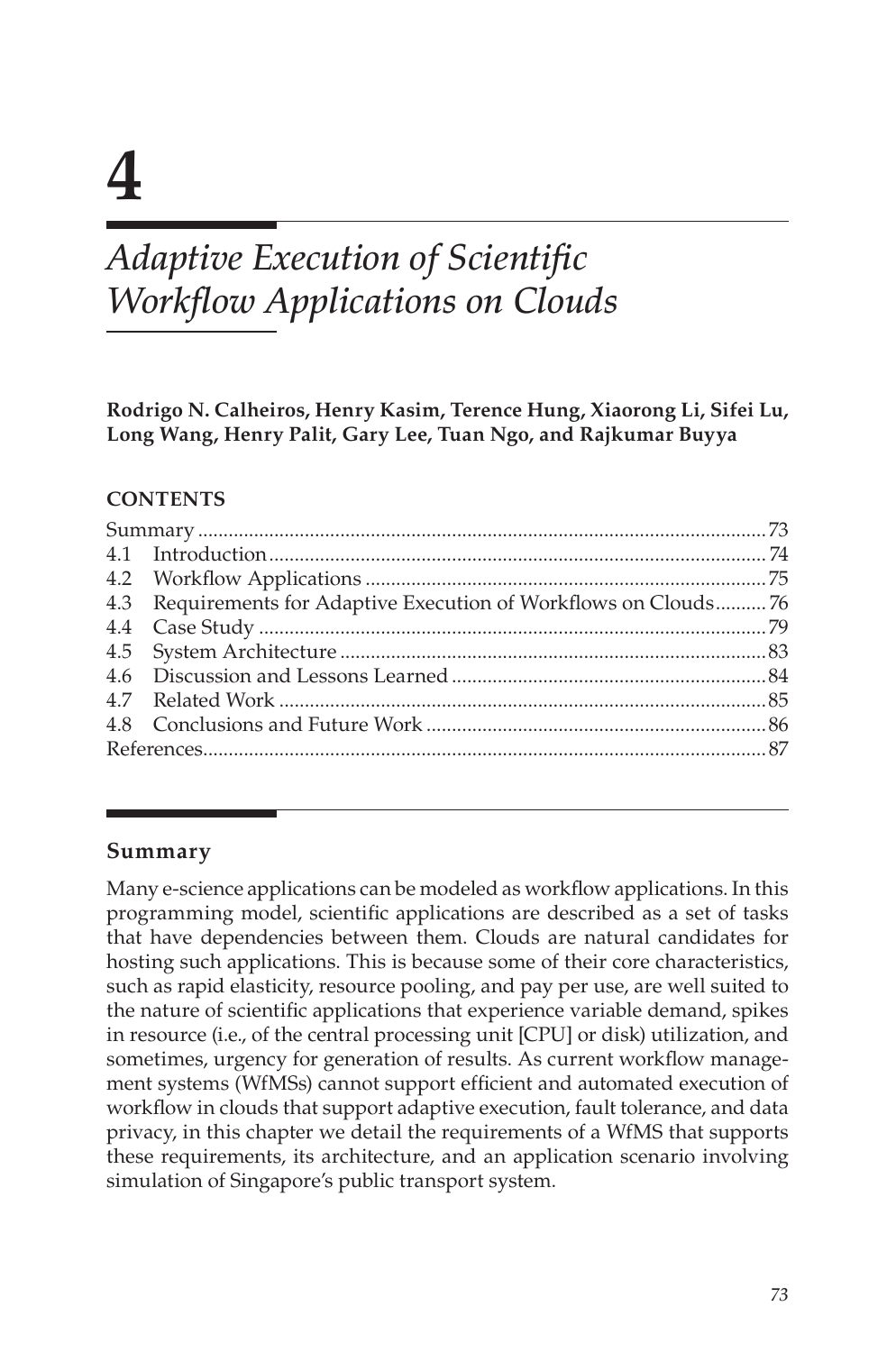#### **4.1 Introduction**

Many e-science applications can be modeled as *workflow applications.* In this programming model, scientific applications are described as a set of tasks that have dependencies between them. Normally, this dependency is expressed in the form of input and output (I/O) files. It means that, before one task can execute, it needs the tasks it depends on to have completed their execution and the files they generate to already be available as input. Well-known application domains where workflow applications are used include astrophysics, bioinformatics, and disaster modeling and prediction, among others.

Scientists have been successfully executing this type of application on supercomputers, clusters, and grids. Recently, with the advent of clouds, scientists started investigating the suitability of this infrastructure for workflow applications.

Clouds are natural candidates for hosting workflow applications. This is because some of their core characteristics, such as rapid elasticity, resource pooling, and pay per use, are well suited to the nature of scientific applications that experience variable demand, spikes in resource (i.e., of the central processing unit [CPU], disk) utilization, and sometimes, urgency for generation of results. Furthermore, recent offerings of high-performance cloud computing instances make it even more compelling for scientists to adopt clouds as the platform of choice for hosting their scientific workflow applications.

The execution of workflow applications is a demanding task. Tasks, sometimes in the order of hundreds, need to have their execution coordinated. They have to be submitted for execution in a specific virtual machine (VM), and the required input files need to be made accessible for the application. This may require the transfer of huge amounts of data between computing hosts. Reception of user input, data transfers, task executions, and VMs can fail; in this case, some action has to be carried out to reestablish the execution of the application. Examples of such actions are retrying the data transfer, rescheduling the task, or starting a new VM to execute the remaining tasks. These activities are carried out by software called *workflow management systems* (WfMSs). Examples of well-know, WfMSs are Pegasus [1], Taverna [2], Triana [3], and Cloudbus Workflow Engine [4].

At the same pace that infrastructures and platforms evolve, so do the scientific applications using such infrastructures and platforms. The amount of data generated by scientific experiments is reaching the order of terabytes per day, and huge capacity is required to process this data to enable scientific discoveries. Therefore, WfMSs also need to evolve to support huge data sets and the complex analytics required to extract useful insights from the generated data. Even more important, if data are continuously generated, WfMSs need to support real-time capabilities. This has to be achieved at the same time that other nonfunctional requirements, such as data privacy, are enabled.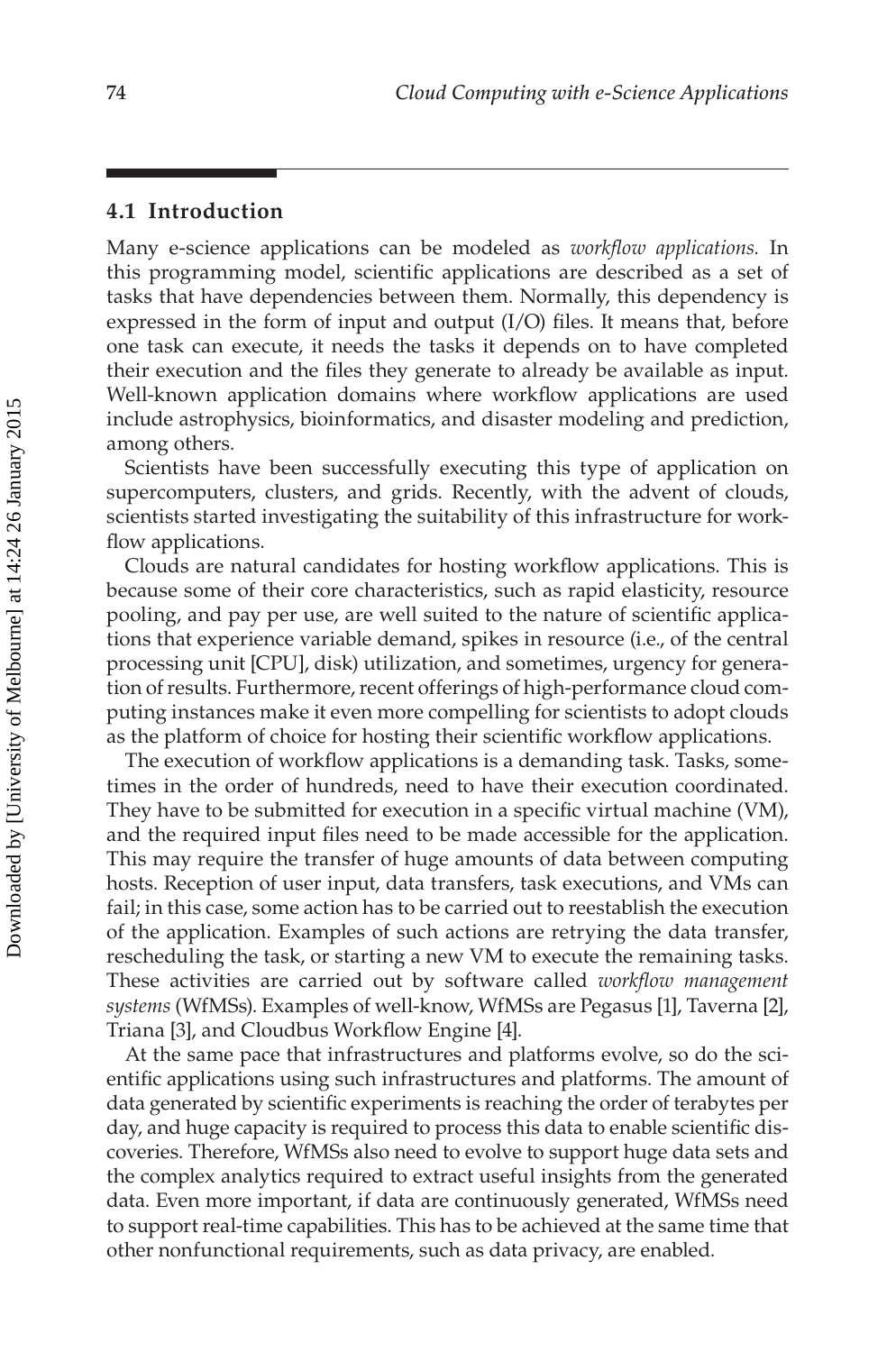Although this information is truth regardless of the specific infrastructure hosting the workflow application, even more complexity is added to the system when the applications are executed in clouds. This is because extra capabilities are required to enable the WfMS to select the right number of resources of the right type so that the computational task is performed within a user-defined time frame and budget.

As current WfMSs cannot support efficient and automated execution of workflow in clouds that support adaptive execution, fault tolerance, and data privacy, we developed extensions to a workflow engine [4] to support such features. In this chapter, we detail the requirements of such a system, its architecture, and the application scenario explored, along with an evaluation of the system and a discussion of lessons learned during its development.

#### **4.2 Workflow Applications**

The workflow programming model is undoubtedly one of the most prominent programming models in e-science, being used in a range of domains, including bioinformatics, astrophysics, and disaster modeling, to name a few. In this model, one application (job) is composed of a number of tasks that have execution dependencies between them. Typically, the dependency is related to I/O: One task depends on the output of another (or other) task(s) as its input; therefore, it cannot be executed until such data are available (normally, after the execution of the original task is completed).

Variations of the model exist in which the workflow also contains conditional branches (i.e., particular tasks that compose the workflow may or may not be executed depending on the results of previous tasks), loops (for which execution of specific sections of the workflow is repeated), and when tasks are allowed to start execution before predecessors complete execution.

Without loss in generality, a workflow application can be formally represented by a directed acyclic graph (DAG) whose vertices represent tasks and the directed edges represent the dependencies between tasks: An edge  $A \rightarrow B$  indicates that task B depends on task A for its execution. Such a representation of workflow applications is also known as DAG. A simple workflow is depicted in [Figure 4.1](#page-3-0).

Traditionally, workflow applications have been extensively deployed in high-performance infrastructures such as supercomputers and clusters [5]. When deployed on such infrastructures, emphasis was given in reducing the execution time of the workflow by optimizing the utilization of the resources available for the workflow. When grids became available, they were also used for workflow execution [6, 7]. This added complexity to the scheduling process because it was possible that resources available for execution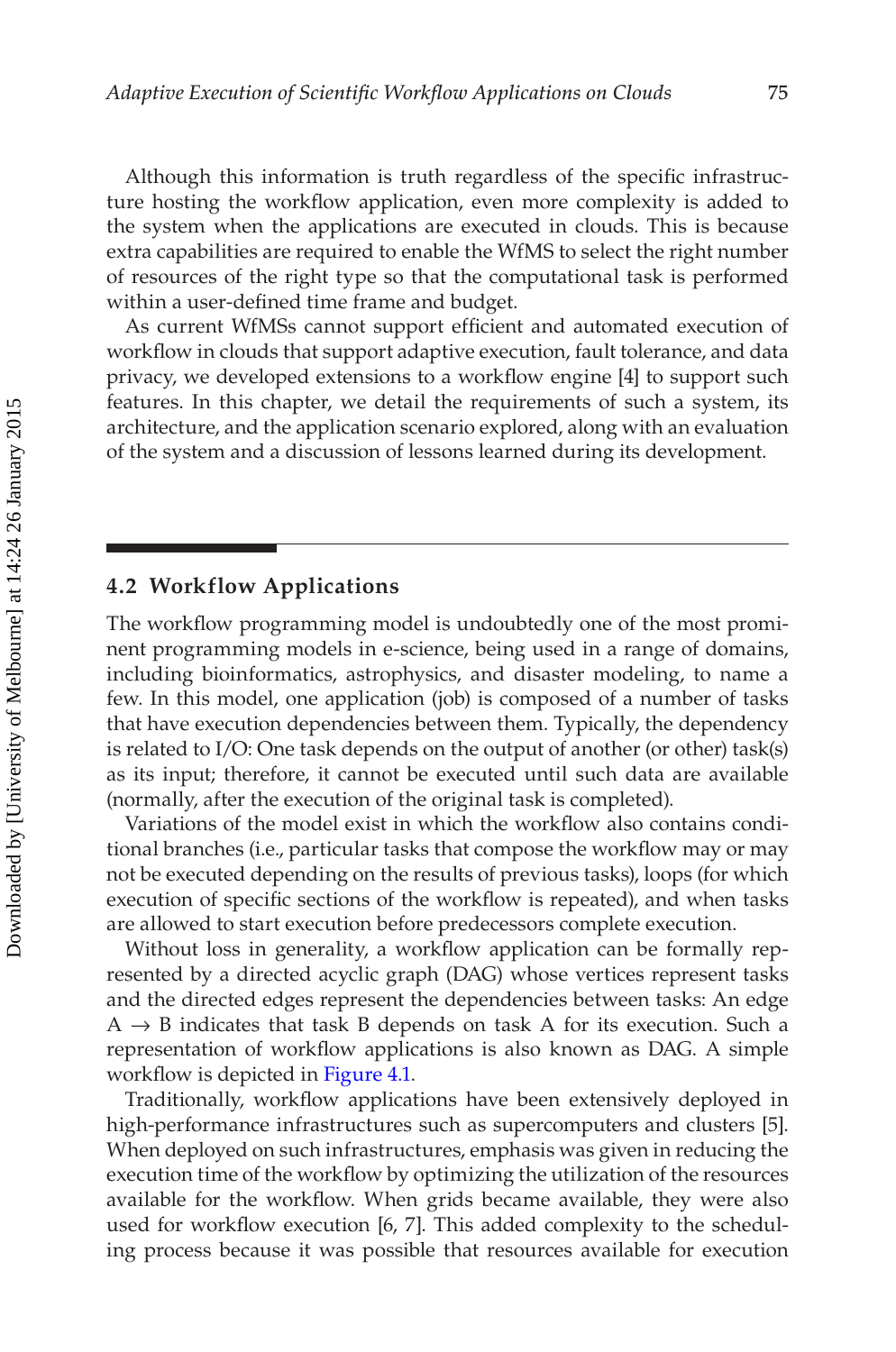<span id="page-3-0"></span>

#### **FIGURE 4.1**

Graphical representation of a simple scientific workflow.

were distributed, and thus data movement across wide distances might be necessary. Even in this case, focus was still on execution time minimization.

Cloud computing adds a new dimension for workflow execution related to the financial cost of using a virtually infinite amount of resources for workflow execution. This means that the only limitations to the available resources, and consequently the improvements in execution time, are the available *budget* for workflow execution and the *structure of the workflow* itself, which determines the maximum amount of tasks that can be executed in parallel in the infrastructure. Clouds also brought other challenges for workflow management and execution. They are discussed in the next section.

# **4.3 Requirements for Adaptive Execution of Workflows on Clouds**

Although modern WfMSs already support clouds as the platform supporting the execution of workflow applications, many desirable features are still absent in the WfMSs. This is because current WfMSs for clouds are derived from projects in the area of grid computing. Therefore, many of their features are optimized for grids and thus are unable to obtain the most key aspects of clouds, such as rapid elasticity.

In this sense, clouds add extra complexity to WfMSs because the amount of resources that WfMSs can provision for executing the workflow is virtually infinite, as long as there is budget available to spend on the workflow execution process. Thus, different from existing algorithms and approaches that operated with the goal of obtaining the most from the resources available for the application, cloud-enabled WfMSs can assume that the main restriction of the system is the budget rather than resources, and its goal is balancing utilization, cost, and reduction of execution time [8].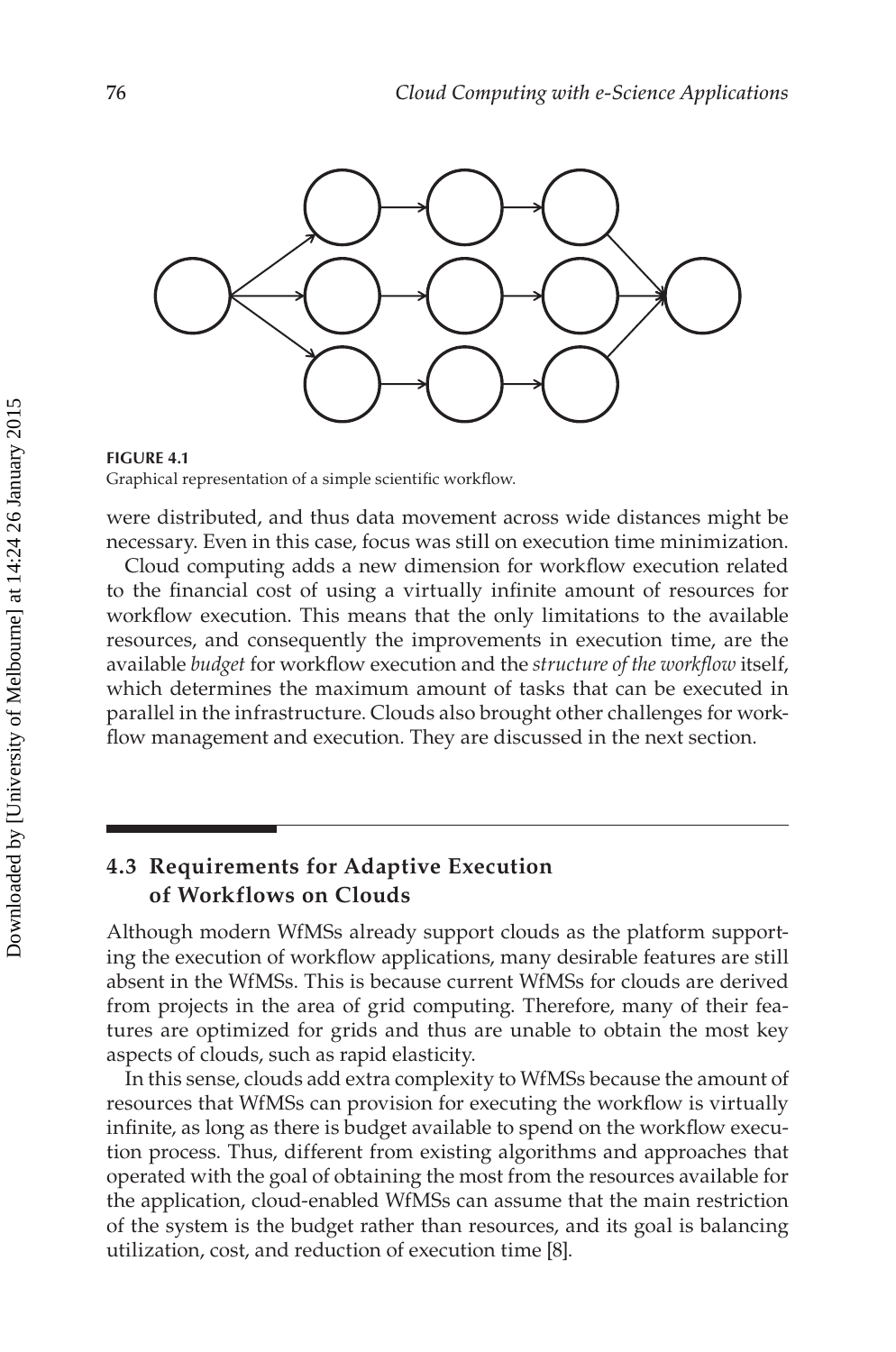Li et al. [8] also identified the following requirements for cloud-enabled workflows:

- 1. *Dynamic resource provisioning and deadlines:* This is the capability of acquiring and releasing resources as required to accommodate the tasks of the workflow and to enable their completion within a user-specified deadline. This is an important feature because it enables execution of *mission-critical* workflow applications that need to be completed before the deadline for the computation to have value. An example of such mission-critical workflows is disaster management workflows. Consider, for example, the architecture depicted in [Figure 4.2](#page-5-0). A disaster management workflow application suite may support management of many types of natural disasters, such as floods, cyclones, and bushfires. When one such disaster strikes, the corresponding management application needs to be executed in public and private clouds to provide information that will be used by disaster mitigation and rescue teams. If the application takes too long to execute, the teams will not have time to act based on the information provided, which results in wasted time (and money) invested in the execution of the workflow in the cloud and even further losses in terms of lives and property damage that would have been prevented if the rescue and mitigation teams had access to the information in appropriate time.
- 2. A*daptive task/workflow/user scheduling:* This relates to the capability of reacting to conditions faced during workflow execution to maintain the balance between cost, utilization, and execution time. In the context of this requirement, a change in conditions means adapting to changes in user requirements at runtime (e.g., increased/reduced budget, increased/reduced application deadline).
- 3. *Fault tolerance:* This is the capacity to automatically react to changes in the available number of resources or tasks to be processed because of failures and the capability to adapt to situations if the performance delivered by cloud resources is below that contracted or historically observed.
- 4. S*ecurity-conscious data migration and data privacy:* Given that the data being processed by the WfMS can be sensitive, mechanisms for protection of the data, either during transfer or once stored in a public cloud, must be available. The applied method should also enable auditing of accesses and modifications in the data.
- 5. *Application management:* This requirement involves the capability to collect and process information about the system status and monitor the platform and the application in real time. This requirement also includes a capacity for presentation of comprehensive information to users about the resources (utilization, performance, etc.) and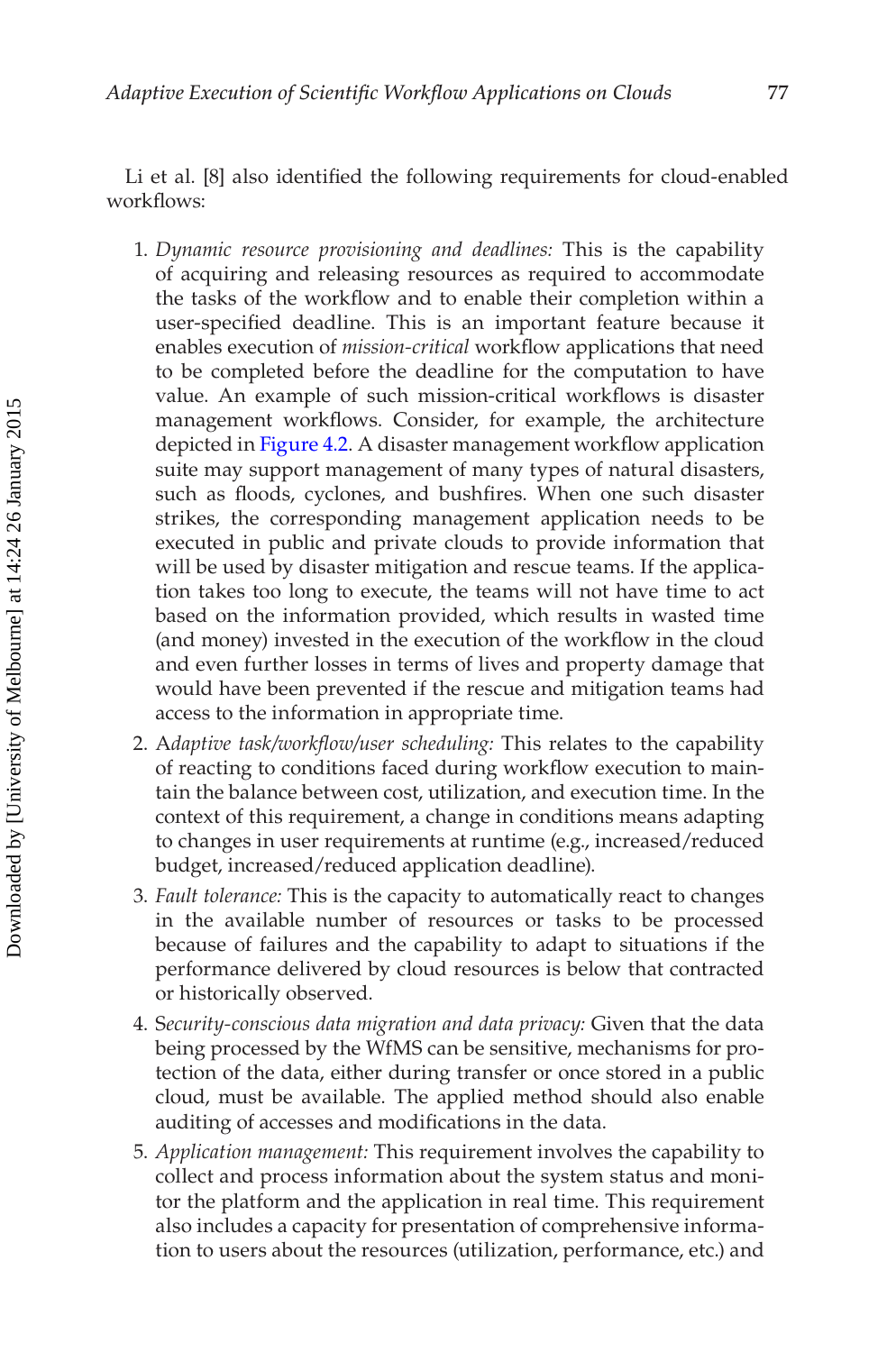<span id="page-5-0"></span>

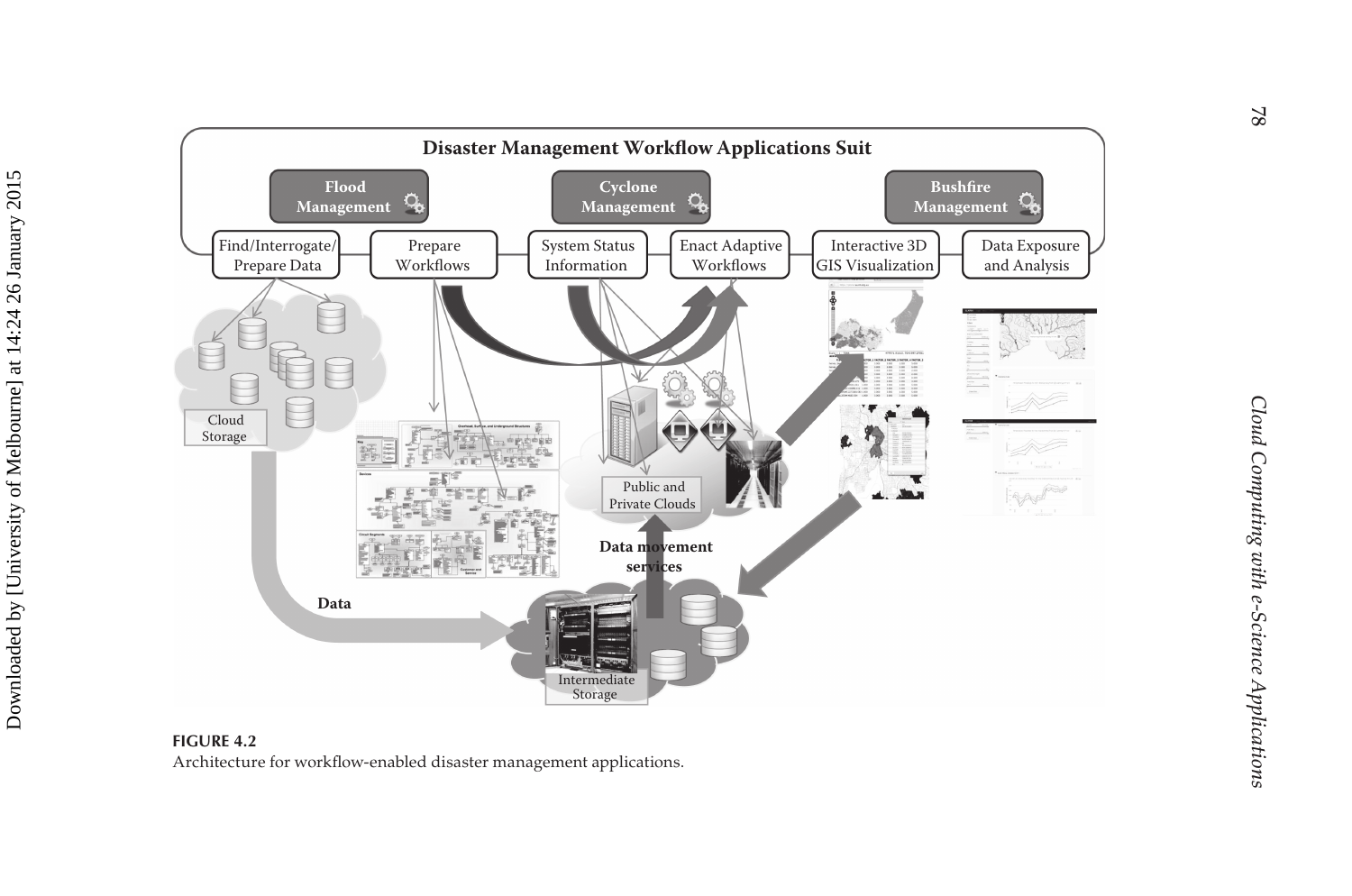tasks so the cost-benefit analysis of utilization of the cloud can be undertaken and the utilization of cloud computing for workflows can be justified.

These requirements were addressed while we developed an adaptive system for execution of a workflow for agent-based simulation in hybrid clouds. The application is detailed next.

#### **4.4 Case Study**

A city is sustainable only if it can accommodate economic and population growth while ensuring the well-being of its people and environment [9]. Therefore, reaching sustainability becomes harder when the growth of a population is high or when the growth occurs in areas of high density, such as Singapore.

Singapore's land area has increased from  $581 \text{ km}^2$  in the 1960s to  $716 \text{ km}^2$ in 2012; its population in the same period has grown from 1.6 million to 5.3 million [10]. To maintain reasonably good economic growth, the Singapore government has projected a need for the population to reach 6.9 million by 2030. However, the land area is only slated to grow to about 800 km2 in the same period. The disparity in the growth rate of population versus land area means that there is increasing strain on space and the service infrastructure. It is crucial for the planning agencies to adopt a scientific approach to understanding the urban fabric and how it can adapt to social, economic, and environmental changes.

One key aspect to improve the quality of living of city inhabitants is public transport. There is a need for efficient transport covering the biggest extension of the city as possible and running with enough frequency so people are motivated to use it rather than using cars. In this sense, Singapore's public transport network is ranked among the best in the world. Its Mass Rapid Transit (MRT) train network comprises 102 stations distributed over four main lines, with a total of almost 150 km of rail lines. It currently serves around 2.5 million commuters per day, which represents more than 75% of the total public transport users [11].

The number of commuters and the high frequency of trains (running in intervals as short as 90 seconds) make it a complex system. Furthermore, even a minimal disruption in the operation of one train can cascade over several lines, affecting hundreds of thousands of commuters.

This complex and sensitive system will be subject to even further pressure as the population increases. Therefore, tools are needed to help planners evaluate the effects that disruptions would have over the whole system.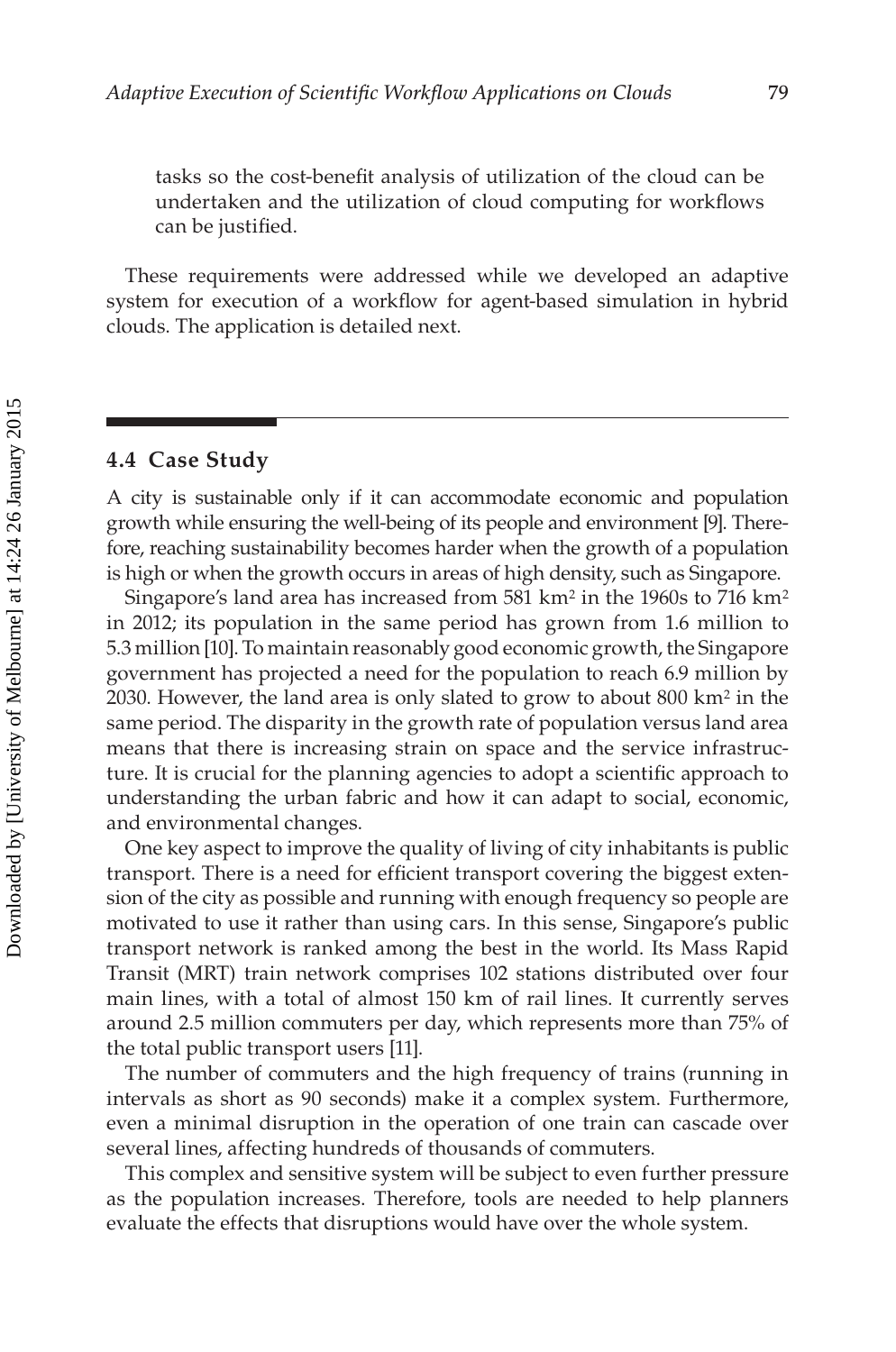This fact motivated us to adopt a data-driven approach to understanding the dynamics of the public transport system in Singapore. To achieve that, a scalable complex system modeling for a sustainable city (S<sup>3</sup>) has been developed to study how the city will behave under different planning scenarios.

The goal of  $S<sup>3</sup>$  is to provide insights to users on what-if scenarios for a day-to-day public transport system by leveraging on a synthetic journey function that generates agent-based models for public transport dynamics simulation. This insight will provide information on the future public transport infrastructure preparedness to handle the growing population and the preparedness for emergencies in cases of breakdowns in the public transport system.

Scaling areas that we address in this context are (1) the extract-transformload (ETL) or preprocessing that is required to train the synthetic journey function that generates the agent-based model; (2) the agent-based generation required to generate millions of agents that represent the increasing population and public transport infrastructure; and (3) the large-scale agent-based simulation that is required to handle, track, and process each of the agents and to support complex interactions between agents to provide insight on what-if scenarios for the public transportation system in Singapore.

We tackled the large-scale computation requirements by designing agent-based complex system modeling supported by an adaptive cloud WfMS [12] for workflow scheduling and handling big data and dynamic resource scaling on public and private clouds.

The S<sup>3</sup> application has three phases: preprocessing, data analysis, and agent-based simulation. Figure  $4.3$  shows our  $S<sup>3</sup>$  application architecture, which comprises an adaptive cloud WfMS, ETL or preprocessing algorithm, data analysis algorithm, and agent-based simulation.

- **ETL or preprocessing**. The synthetic data set for the application is based on the studies of trends and random sampling of daily public commuters' activities in Singapore. It consists of 1-second time granularities for 7 days' duration with approximately 3 million journeys per day. Based on the synthetic data set, we extract and transform the data for travel duration for each origin-station to destinations-station (OD-pair) of 90 x 90 by three different route choices. The order of complexity in this phase is  $O(n^2)$ , where *n* represents the number of stations.
- **Data analysis**. The objective of this phase is to understand commuter demand and, based on data analysis results, create or improve the journey function of all possible OD pairs, possible routes for each OD pair, and temporal travel demand. The order of complexity in this phase is also  $O(n^2)$ , where *n* represents the number of stations.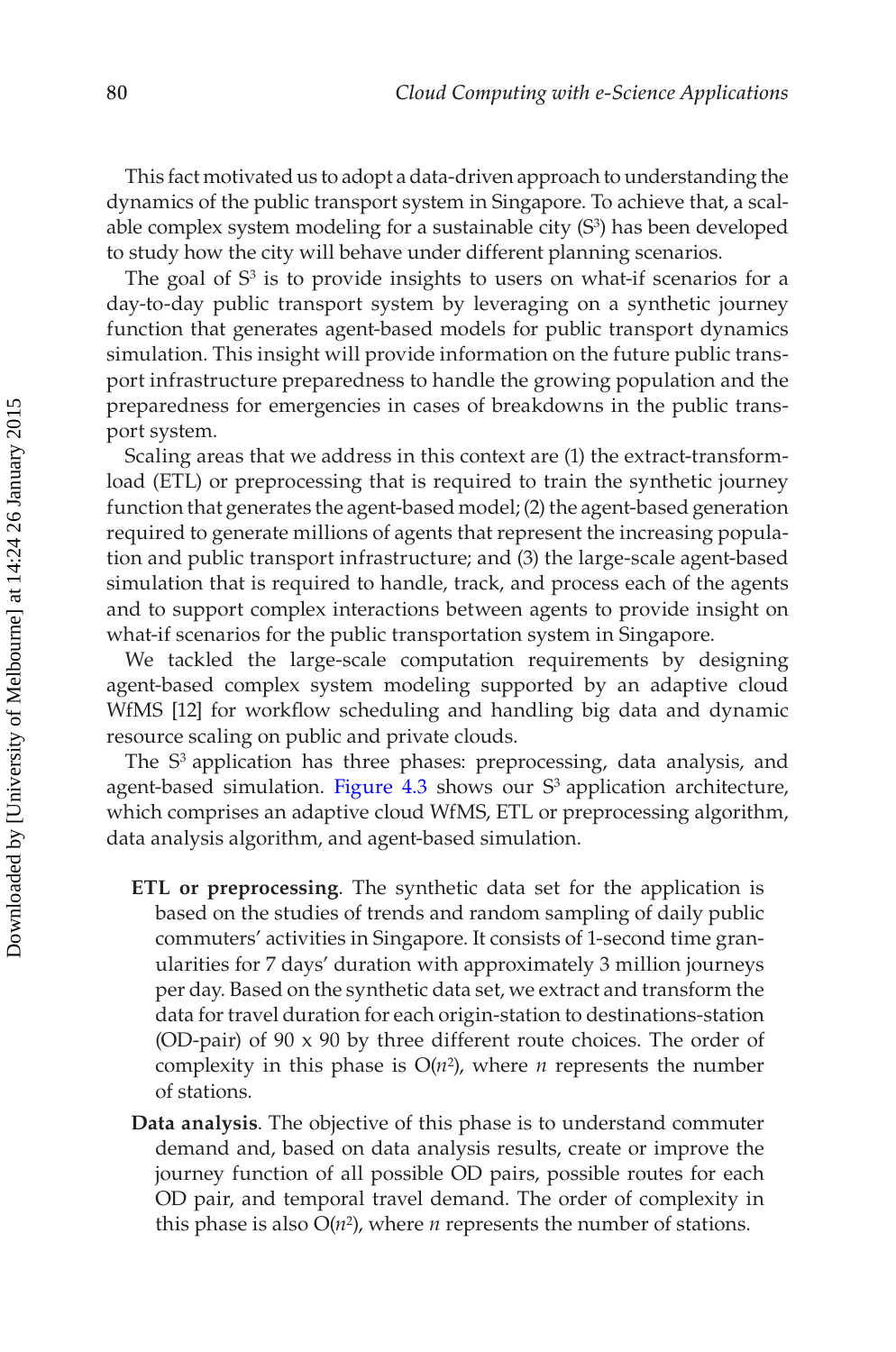<span id="page-8-0"></span>



Downloaded by [University of Melbourne] at 14:24 26 January 2015 Downloaded by [University of Melbourne] at 14:24 26 January 2015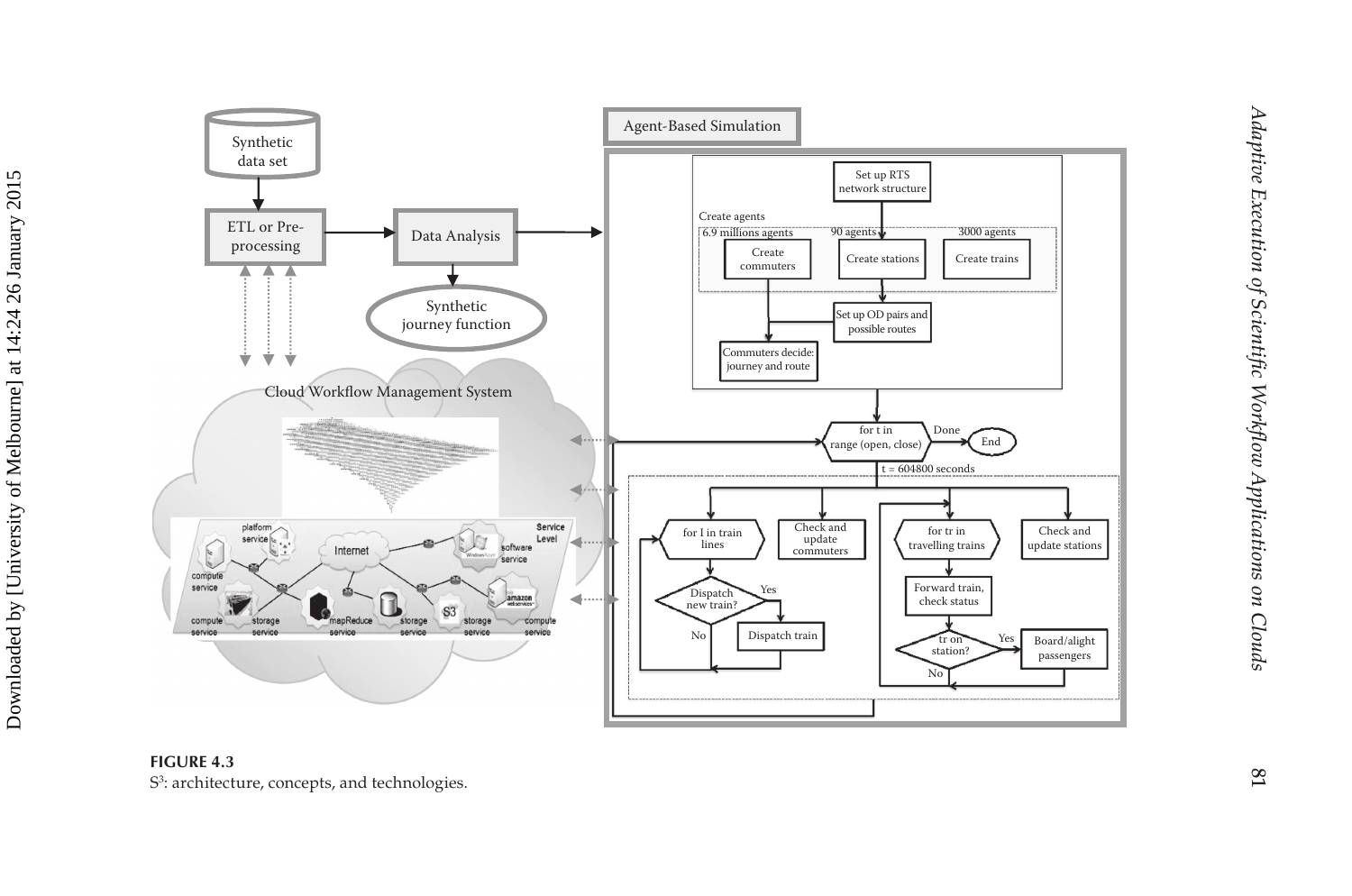**Agent-based simulation**. In this phase, we simulate the actions and interactions of autonomous agents. This agent-based simulation consists of agent granularity, adaptive agent process, decision-making heuristics, and agent interactions. Agent granularity refers to the number of agents specified at various scales. The adaptive agents process refers to the action that an agent takes when a situation occurs (redefining the decision-making heuristics). Decision-making heuristics refer to rules or behaviors of an agent. Agent interaction refers to the complexity of communications or interactions between agents.

There are three types of agents in the  $S<sup>3</sup>$  application: commuters, stations, and trains. Each of these agents has its own attributes, adaptive agent process, decision-making process, and agent interactions, as summarized in Table 4.1. The order of complexity in this phase is  $O(n^3)$  due to the interactions between agents on simulation time interval or O(*tn*<sup>2</sup> ), where *n* represents the number of agents and *t* represents the simulation time steps.

- **Data requirements**. The size and quantity of the data set that is generated is large. The size of the data can easily take up a few gigabytes each day. For example, the data set consists of 7 days of public transportation journeys for each individual, with approximately 3 million journeys per day. As for the agent-based simulation, we simulate the growing population as 6.9 million. This translates into approximately 14 million journeys (travel and return) performed for each simulated day.
- **Computation requirements**. For agent-based simulation, millions of agents are created to simulate the future infrastructure and dynamics of the transportation system in Singapore. In total, the system manages 7 million agents that have their own attributes, adaptive agent process, decision-making process, and interactions with other agents. Furthermore, there is complexity of agent interactions and tracking for the simulation interval at 1-second granularity.

#### **TABLE 4.1**

|                               | <b>Commuter Agents</b>               | <b>Station Agents</b>                 | <b>Train Agents</b>             |
|-------------------------------|--------------------------------------|---------------------------------------|---------------------------------|
| Agent granularity             | 6.9 million agents                   | 90 agents                             | Approximately 200<br>agents     |
| <b>Attributes</b>             | 12 attributes                        | 9 attributes                          | 16 attributes                   |
| Adaptive agent<br>process     | 1 adaptive process                   |                                       | 2 adaptive processes            |
| Decision-making<br>heuristics | 5 decision-making<br>heuristics      | 2 decision-making<br>heuristics       | 5 decision-making<br>heuristics |
| Agent interactions            | $\bullet$ Station<br>$\bullet$ Train | $\bullet$ Commuter<br>$\bullet$ Train | $\bullet$ Commuter<br>• Station |

Agent-Based Simulation Characteristics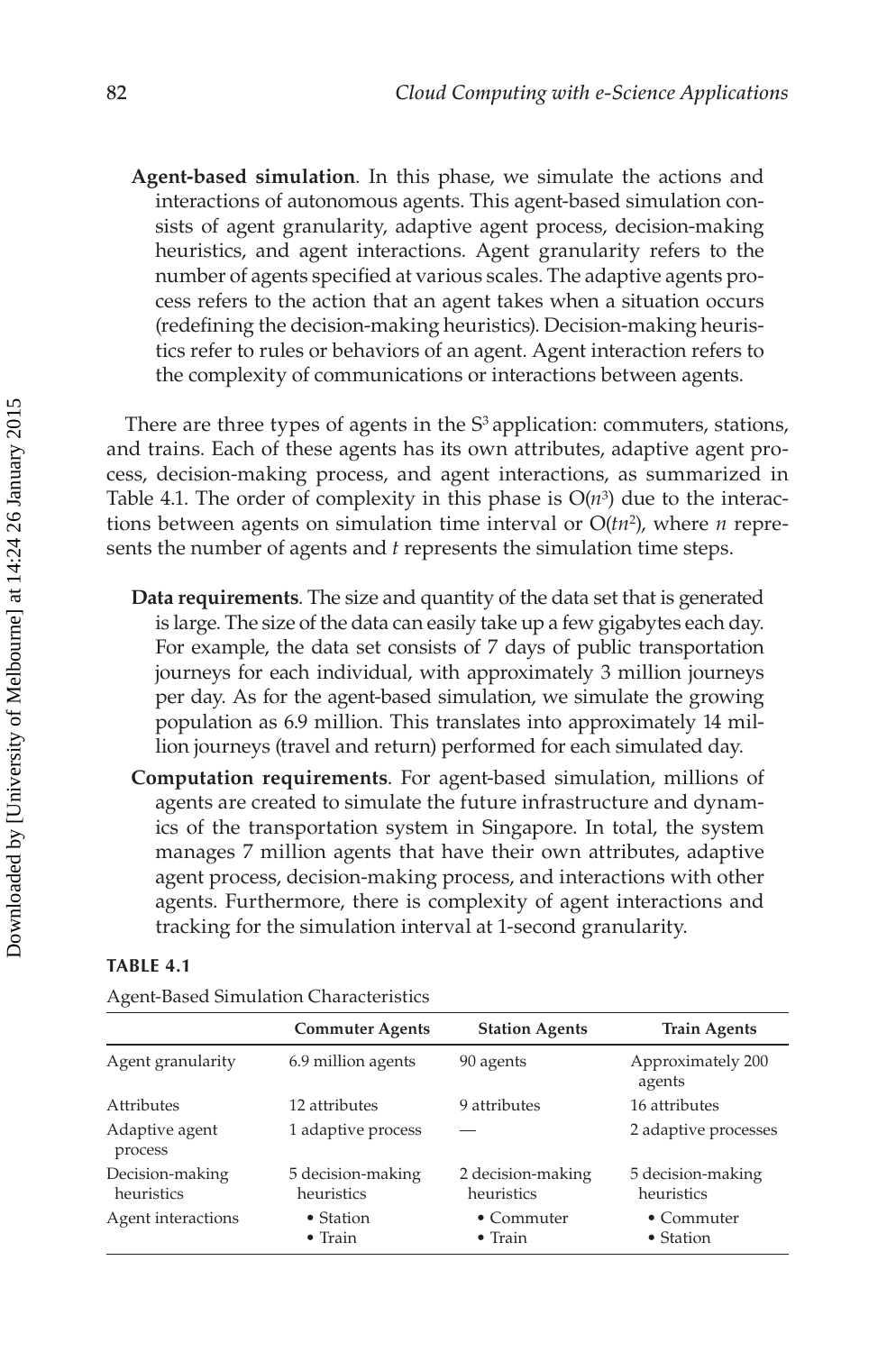To support not only these requirements for data and computation but also the requirements listed in the previous section, we proposed and developed a workflow middleware whose architecture is described next.

#### **4.5 System Architecture**

The requirements presented previously are addressed by software middleware comprising a WfMS augmented with capabilities for data analytics integrated as a second layer above the WfMS. The overall organization of the system is depicted in [Figure 4.3](#page-8-0). It shows the  $S<sup>3</sup>$  application architecture, which consists of the adaptive cloud WfMS, the ETL or preprocessing algorithm, the data analysis algorithm, and the agent-based simulation.

- **Cloud WfMS system**. The cloud WfMS is responsible for workflow scheduling, big data handling, and dynamic resource scaling on hybrid clouds. The Cloud WfMS comprises the workflow engine, task dispatcher, and resource management. The workflow scheduling coordinates the execution of tasks, handles communication between components, implements the scheduling algorithm, and manages the execution of applications on distributed resources. The task dispatcher component submits tasks to resources for execution. The resource management component interacts with the cloud infrastructure to enable resource allocation.
- **Preprocessing and data analysis**. This component is responsible for managing preprocessing and data analysis activities that are required to train the synthetic journey function that generates the synthetic journey. It tackles the scalability challenge by dynamically scaling up the number of VM instances; thus, the preprocessing processes are executed in parallel. Since this is a computationally intensive task with a long duration and the total number of origin-station and destination-station pairs is large (composed of more than 8,000 pairs), VM instances are pooled from a hybrid cloud where each VM instance processes the travel duration for each origin-station and destination-station pair.
- **Agent-based simulation.** There are three phases of agent-based simulation: agent creation, attribute definition, and simulation execution. Our module is able to scale the process of agent-based generation in orders of magnitude of up to millions of agents. Further in this chapter, we demonstrate the process for 6.9 million commuter agents, 90 station agents, and 200 train agents. The activities of the process of simulation execution are (1) time series simulation with 1-second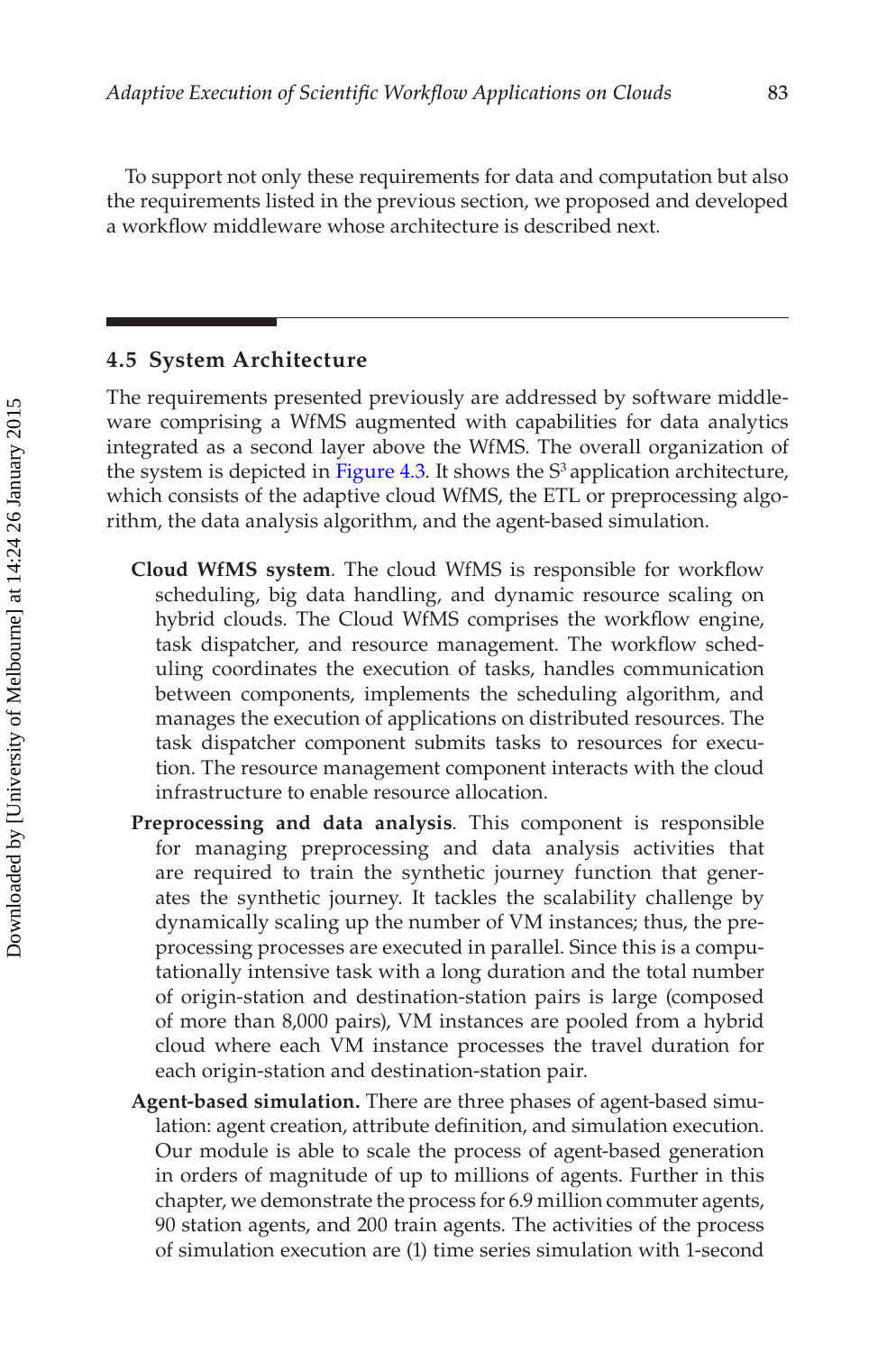intervals; (2) tracking of each agent, which includes checking and updating each agent's state; (3) a decision-making process for each agent (e.g., dispatch the train at simulation time *t*); (4) adaptive agent process that allows agents to adapt to different situations (e.g., when a train arrives at a station, commuter agents need to board or leave the train); (5) interactions between agents (e.g., communication between train agents and station agents when the train arrives at the station, communication between commuter agents and train agents when the commuter boards the train) and management of tasks and data flows on the hybrid cloud utilizing the cloud WfMS.

A discussion of the implementation aspects of the architecture and its performance is presented next.

### **4.6 Discussion and Lessons Learned**

The agent-based simulation is based on three phases: create agents, define attributes, and run the simulation. To test the scalability of the model, we evaluated two different setups. The first one uses the ZeroMQ (ZMQ) technology [13] in our hybrid cloud. ZMQ is a low-latency asynchronous message-passing library that is used in scalable distributed or concurrent applications. The second one is a hybrid cloud test bed. The private cloud component of the hybrid cloud is composed of 64 cores (hyperthreaded) and a 2.2-GHz processor with 128 GB of memory. On top of this infrastructure, we deployed 50 VMs, with each VM an Ubuntu 12.04 with 1 core and 4 GB of memory. The public cloud is composed of 1,000 Amazon EC2 small instances (1 core with 1 ECU and 1.7 GB of memory).

Scaling of the "create agents" and "define attributes" phases is achieved through the division of the workload, with each process handling a group of agents. For example, in a simulation with 7 million commuters running on an infrastructure containing 1,000 VMs, creation of commuter agents was split among the VMs in such a way that each VM handled the creation of 7,000 agents.

On the "run simulation" phase, we experienced the execution of the simulation on a time-based simulation with 1-second intervals and tracking, checking, and updating of each agent's states. The scale method in this case delegates each VM to handle a group of agents. When the ZMQ push-pull method is used, one of the VMs acts as the head node that is in charge of distributing the tasks to all the worker VMs and controlling the timekeeping process of the simulation. The timekeeping process consists of sending a message to each worker to inform them of the current simulation time so that workers can start the simulation of events scheduled for such a given time.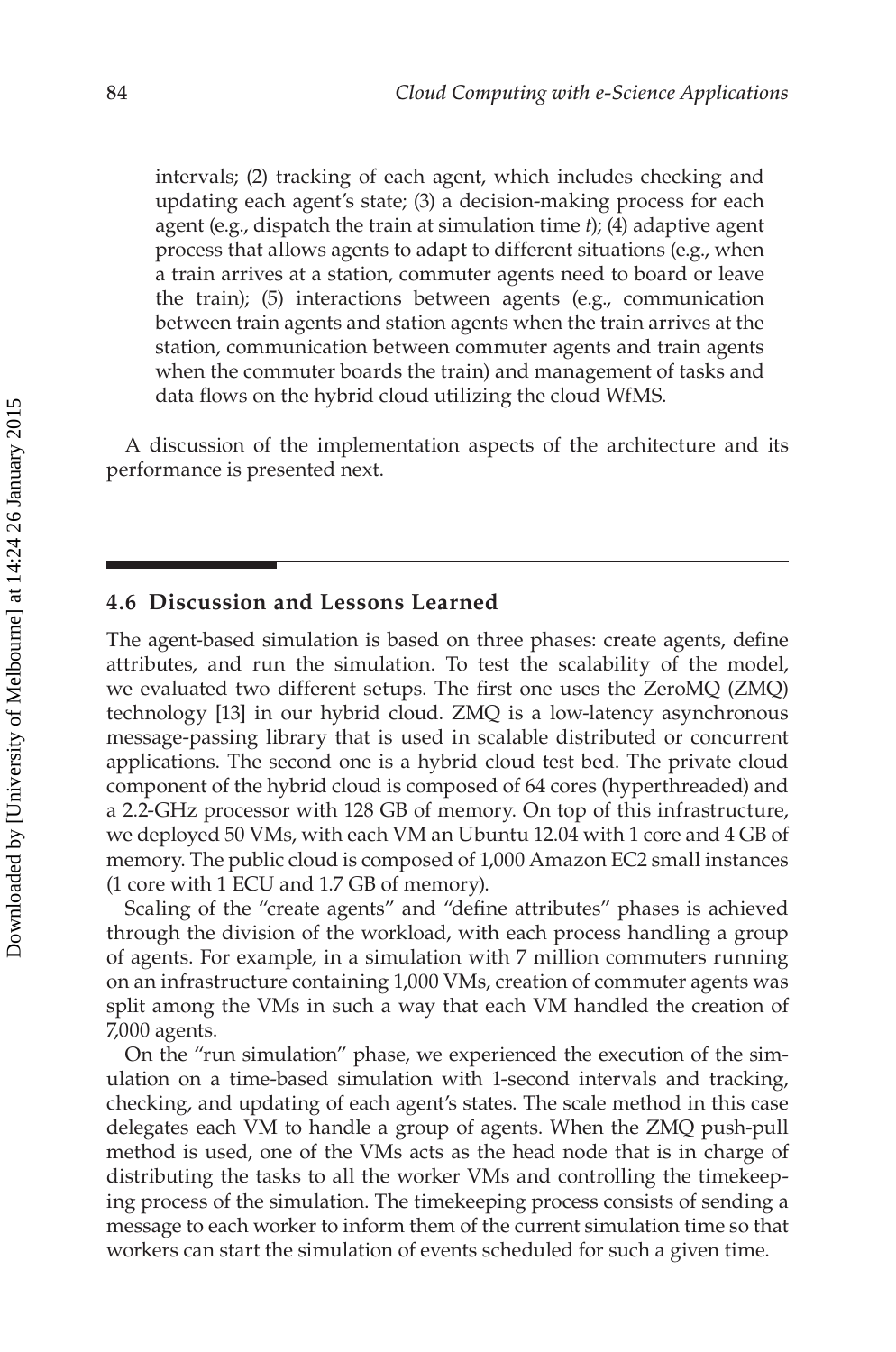However, we noticed that the time-based simulation has limited scalability. When executed in a private cloud of 50 VMs, it took 35,248 seconds to complete the 2 million commuters' agent-based simulation. This happened because there were dependencies in *t* + 1 with time *t* (i.e., simulation at time *t* needs to be completed before simulation of time *t* + 1 starts). Because of this issue, we replaced the time-based simulation with an event-based simulation.

In event-based simulation, the model handles the agents' interactions, such as boarding of commuters, unboarding of commuters, train arrivals at stations, and train departures from stations. On the back end, the workload is distributed via a similar method to other phases (each process handles a group of agents). With this new technique, the execution time of the simulation in the same private cloud was completed in 1,818 seconds for the same 2-million-commuter agent-based simulation, an improvement of 19 times over the original technique.

We further scaled the agent-based simulation by executing it on 1,000 VMs. In this case, the agent-based simulation completed in 434 seconds for simulation of 2 million commuters and 963 seconds for 7 million commuters. This demonstrated that the three phases of our approach are scalable and suitable for execution on elastic cloud platforms.

To summarize, we gave preference to the cloud-enabled WfMS over the ZMQ system because of the following reasons: (1) It enabled more efficient management of the highly distributed data required by the agent-based simulation workflow; (2) it better automated the workflow process for data analytics with multiobjective optimization of performance and budget; and (3) it enabled dynamic resource allocation for adaptive services with fault tolerance.

#### **4.7 Related Work**

Given the importance of workflow applications for the scientific community, many scientific workflow platforms were developed to explore scientific computational platforms such as grids. As cloud platforms became popular among the scientific community, WfMSs where enhanced to support them.

Pegasus [1] offers a set of tools for different aspects of execution and management of workflow applications and platforms. It implements application programming interfaces (APIs) for diverse programming languages, supports submission of workflows via web portals, and integrates with external tools. On its back end, it supports multiple cloud providers and scientific infrastructures.

Taverna [2] is another widely adopted workflow engine that can explore both grid and cloud platforms. Applications running on the platform can be deployed in many modes, including "server mode," by which it supports requests from many users to execute remote workflow applications.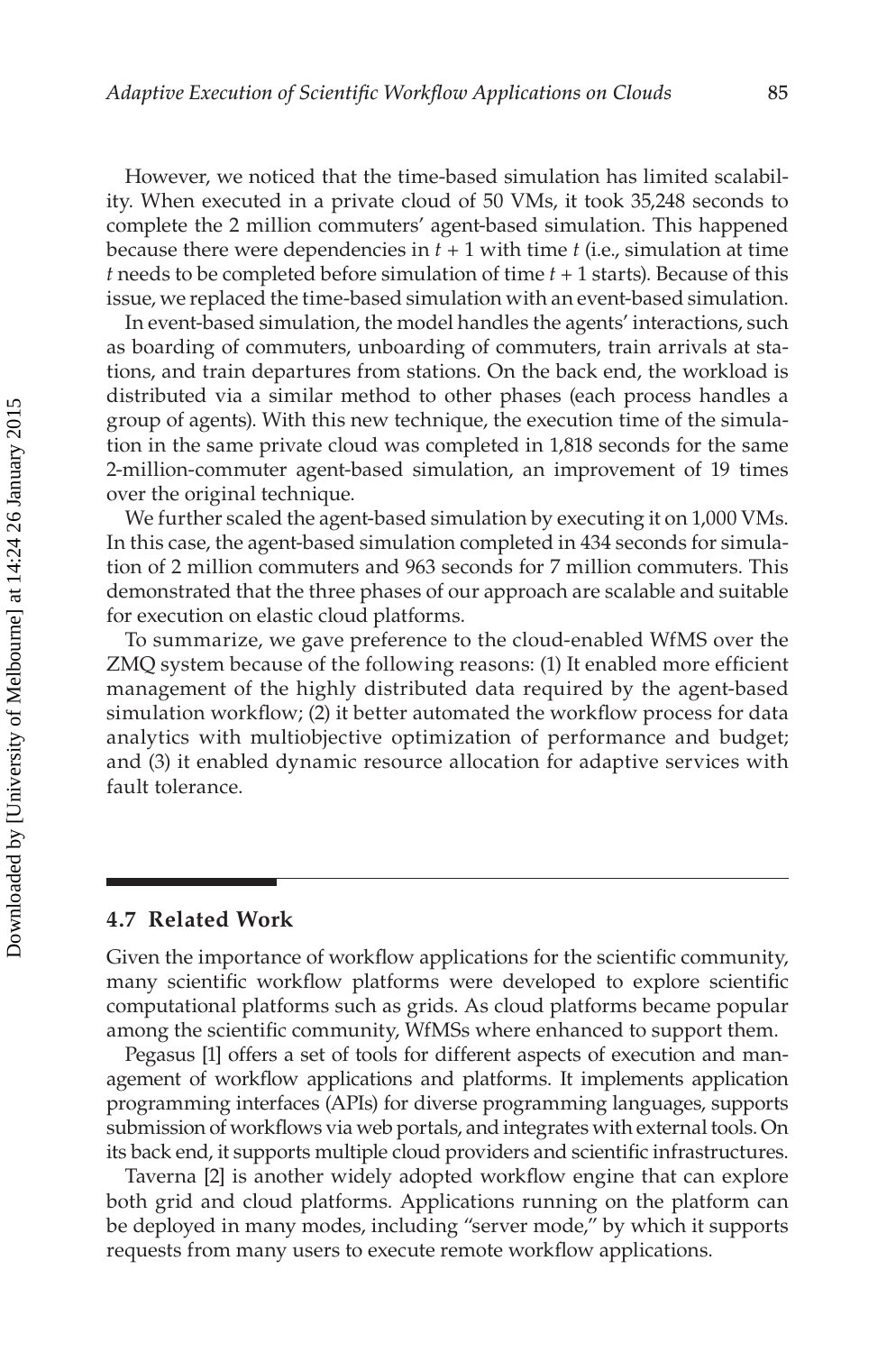The Cloudbus Workflow Engine incorporates a market-oriented utility computing model that supports grids, desktops, and clouds. It supports the concept of InterCloud for allocation and management of resources for execution of workflow applications [1].

Kim et al. [14] proposed a WfMS able to deploy workflows in hybrid infrastructures composed of TeraGrid nodes and Amazon EC2 resources. Our proposed system, on the other hand, can also leverage resources from private and public cloud providers.

Gogouvitis et al. [15] proposed a WfMS for deploying workflow applications on virtualized environments that is able to utilize resources from public clouds. However, it has no dynamic provisioning capabilities to speed application execution and to meet real-time application performance requirements as does our approach.

Fernandez et al. [16] proposed a cloud WfMS that applies a concept called chemical programming for the application scheduling. The system, however, does not offer dynamic resource provisioning capabilities and autonomic self-healing features.

CometCloud [17] is a more recent tool that implements an infrastructure for autonomic management of workflow applications on clouds.

#### **4.8 Conclusions and Future Work**

Clouds became a powerful platform for e-research as they enable scientists to have access to elastic, cost-effective, and virtually infinite computing power. Because clouds provide their users the view of infinite computing capacity, the real limitations on the scalability of the applications lie in the available budget for cloud usage and limitations in the applications themselves. Therefore, it is important that scientific application developers enable their applications to get the most from the cloud.

In this chapter, we discussed recent trends for execution of workflows in clouds. The architecture we presented is composed of a platform layer and an application layer. The platform layer enables operations such as dynamic resource provisioning, autonomic scheduling of applications, fault tolerance, security, and privacy in data access. The features enabled by this layer can be explored by virtually any application that can be described as scientific workflow.

In the application layer, we discussed a data analytics application enabling simulation of the public transport system of Singapore and the effect of abnormal events in the transport network. The application consists of an agent-based simulation of the public transport system of Singapore, and it allows evaluation of effects of incidents (such as train delays) in the flow of passengers in the country.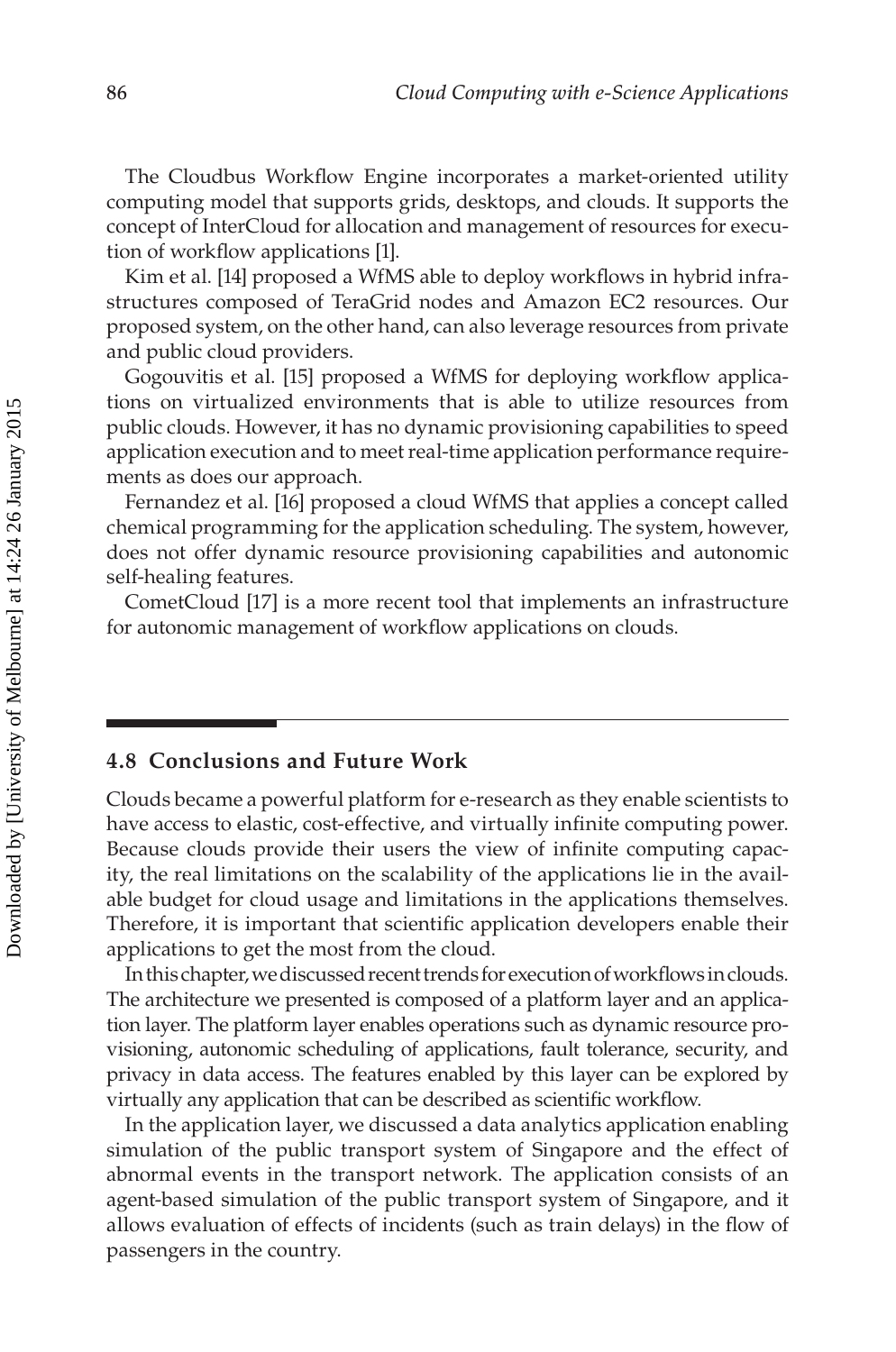As future work, we plan to extend our platform to support a disaster decision support system (DDSS). The principles presented in this chapter will be further expanded so the DDSS will provide a dashboard for the strategic, tactical, and operational decisions arising during disaster mitigation. It will be integrated with a range of modeling and simulation tools to provide optimization models with up-to-date situational awareness and predictions to provide recommendations to authorities. This extension will support not only workflow applications but also other programming models suitable for clouds, such as MapReduce. Ideally, the platform will support not only applications that are entirely described as one of these models but also complex applications that are composed of diverse subcomponents that may be developed as different programming models.

#### **References**

- 1. Deelman, E., Singh, G., Su, M., et al. 2005. Pegasus: a framework for mapping complex scientific workflows onto distributed systems. *Scientific Computing* 13:219–237.
- 2. Oinn, T., Greenwood, M., Addis, M., et al. 2006. Taverna: lessons in creating a workflow environment for the life sciences. *Concurrency and Computation: Practice and Experience* 18:1067–1100.
- 3. Taylor, I., Shields, M., Wang, I., et al. 2007. The Triana Workflow Environment: Architecture and Applications. In *Workflows for E-Science*, ed. I. J. Taylor, E. Deelman, D. B. Gannon, et al., 320–339. London: Springer.
- 4. Pandey, S., Karunamoorthy, D., and Buyya, R. 2011. Workflow engine for clouds. In *Cloud Computing: Principles and Paradigms*, ed. R. Buyya, J. Broberg, and A. Goscinski, 321–344. New York: Wiley.
- 5. Kwok, Y., and Ahmad, I. 1999. Static scheduling algorithms for allocating directed task graphs to multiprocessors. *ACM Computing Surveys* 3:406–471.
- 6. Yu, J., Buyya, R., and Ramamohanarao, K. 2008. Workflow scheduling algorithms for grid computing. In *Metaheuristics for Scheduling in Distributed Computing Environments*, ed. F. Xhafa and A. Abraham, 173–214. Berlin: Springer.
- 7. Hirales-Carbajal, A., Tchernykh, A., Yahyapour, R., et al. 2012. Multiple workflow scheduling strategies with user run time estimates on a grid. *Journal of Grid Computing* 10:325–346.
- 8. Li, X., Calheiros, R., Lu, S., et al. 2012. Design and development of an adaptive workflow-enabled spatial-temporal analytics framework. In *Proceedings of the 2012 IEEE International Workshop on Scalable Computing for Big Data Analytics (SC-BDA 2012)*, 862–867. Piscataway, NJ: IEEE Computer Society.
- 9. Bryan, L. 2010. The social and psychological issues of high-density city space. In *Designing High-Density Cities for Social and Environmental Sustainability*, ed*.*  E. Ng, 285–292. London: Earthscan.
- 10. Singapore Department of Statistics. 2013. Singapore in figures 2013. [http://www.](http://www.singstat.gov.sg) [singstat.gov.sg/Publications/publications\\_and\\_papers/reference/sif2013.pdf.](http://www.singstat.gov.sg)